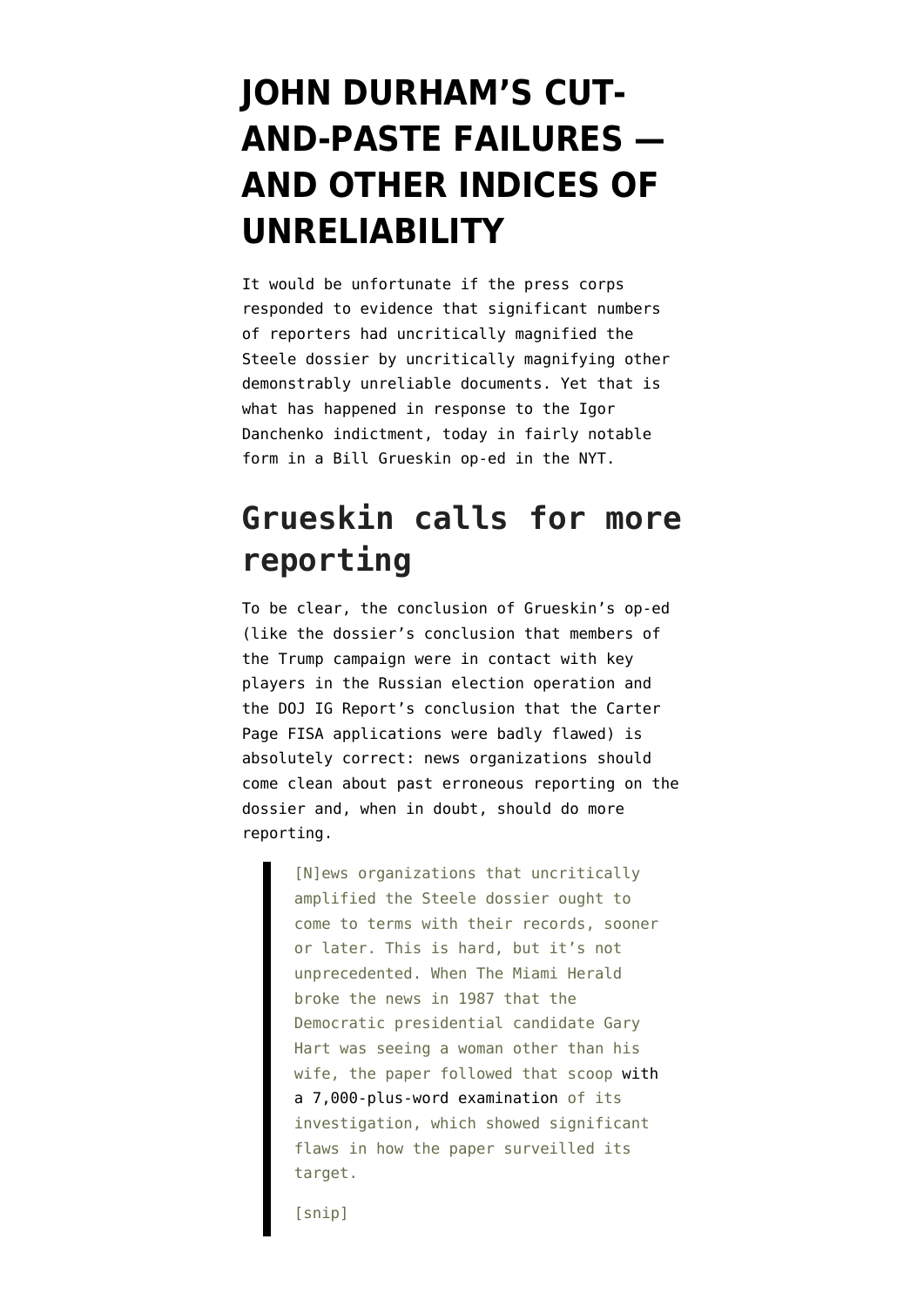Newsrooms that can muster an independent, thorough examination of how they handled the Steele dossier story will do their audience, and themselves, a big favor. They can also scrutinize whether, by focusing so heavily on the dossier, they helped distract public attention from Mr. Trump's actual misconduct. Addressing the shortcomings over the dossier doesn't mean ignoring the corruption and democracy-shattering conduct that the Trump administration pushed for four years. But it would mean coming to terms with our conduct and whatever collateral damage these errors have caused to our reputation.

In the meantime, journalists could follow the advice I once got from Paul Steiger, who was the managing editor of The Journal when I was editing articles for the front page. Several of us went to his office one day, eager to publish a big scoop that he believed wasn't rock solid. Mr. Steiger told us to do more reporting — and when we told him that we'd heard competitors' footsteps, he responded, "Well, there are worse things in this world than getting beaten on a story."

As someone who first [raised concerns about the](https://www.emptywheel.net/2017/01/11/the-democrats-newfound-love-for-russian-intelligence-product/) [provenance of the dossier on January 11, 2017](https://www.emptywheel.net/2017/01/11/the-democrats-newfound-love-for-russian-intelligence-product/), caught a lot of grief for [a long piece calling](https://www.emptywheel.net/2017/09/06/john-siphers-garbage-post-arguing-the-steele-dossier-isnt-garbage/) [out real errors in it on September 6, 2017](https://www.emptywheel.net/2017/09/06/john-siphers-garbage-post-arguing-the-steele-dossier-isnt-garbage/), and started [raising concerns about disinformation in](https://www.emptywheel.net/2018/01/29/on-disinformation-and-the-dossier/) [the dossier on January 29, 2018,](https://www.emptywheel.net/2018/01/29/on-disinformation-and-the-dossier/) before that became the consensus among Republicans in Congress, there are still key details about the dossier that demand more attention. But they're not the ones that are getting the most attention.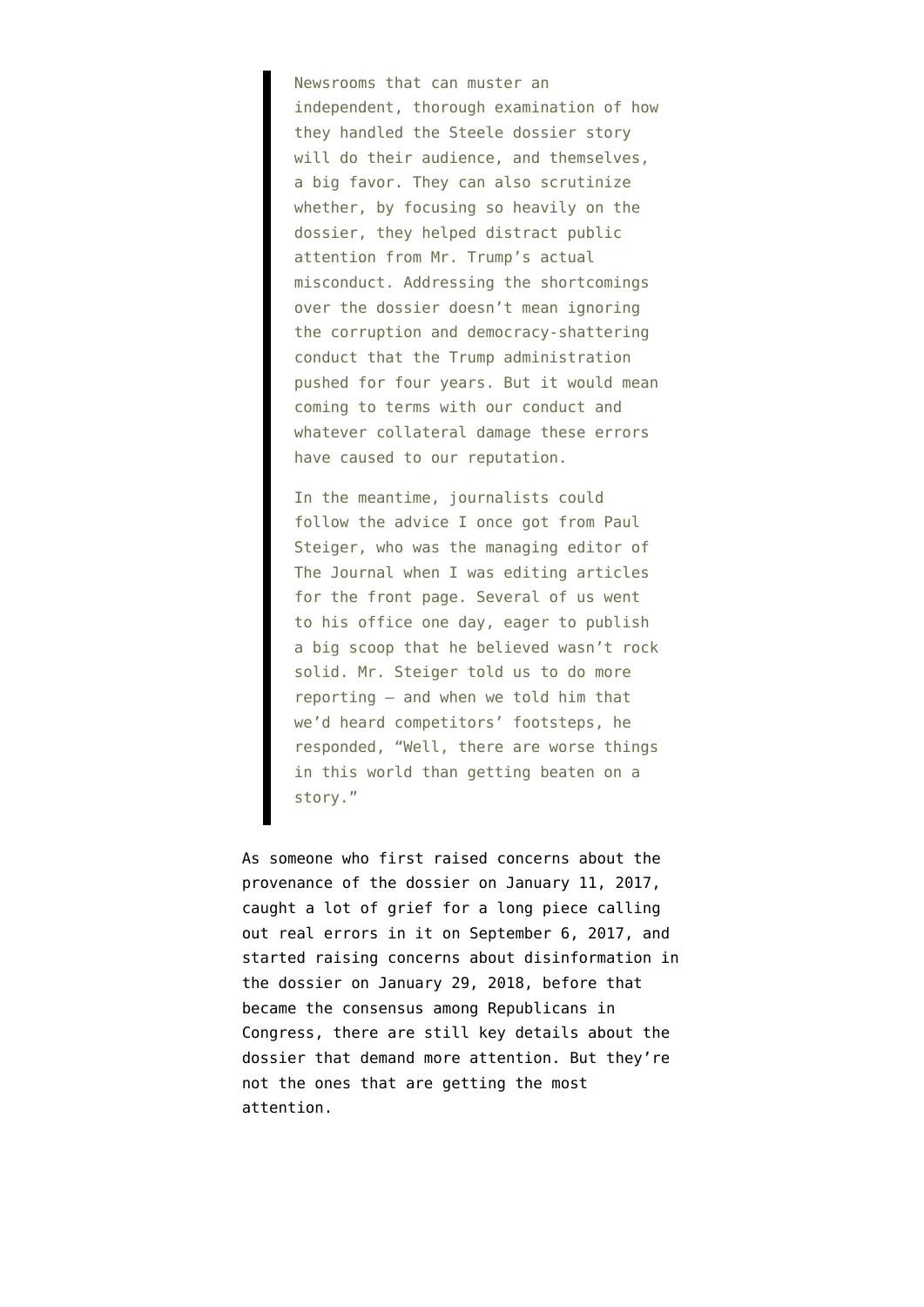## **Oleg Deripaska's role in the dossier remains largely unreported**

By far the most important unreported detail about the dossier, in my opinion, is [the brutal](https://www.emptywheel.net/2020/01/02/deza-oleg-deripaskas-double-game/) [double game Oleg Deripaska was playing](https://www.emptywheel.net/2020/01/02/deza-oleg-deripaskas-double-game/) with Christopher Steele and Paul Manafort. Consider the following details, all readily available in the public record:

- In March 2016, per [Igor](https://www.documentcloud.org/documents/21103055-170209-danchenko-interviews#document/p14/a2065289) [Danchenko's January 2017](https://www.documentcloud.org/documents/21103055-170209-danchenko-interviews#document/p14/a2065289) [interview report,](https://www.documentcloud.org/documents/21103055-170209-danchenko-interviews#document/p14/a2065289) Steele tasked him to collect information on Paul Manafort. Danchenko said he did not know the client for that project, but communications between Steele and DOJ's Organized Crime expert Bruce Ohr [FOIAed by Judicial Watch](https://www.documentcloud.org/documents/6251221-190808-Ohr-Notes.html) as well as [documents leaked to](https://www.washingtonexaminer.com/tag/donald-trump?source=%2Fnews%2Femails-show-2016-links-among-steele-ohr-simpson-with-russian-oligarch-in-background) [Byron York](https://www.washingtonexaminer.com/tag/donald-trump?source=%2Fnews%2Femails-show-2016-links-among-steele-ohr-simpson-with-russian-oligarch-in-background) show that Steele was doing work on behalf of Deripaska's lawyers at the time (note that York mistakes a reference to Deripaska as "our favourite business tycoon" for Donald Trump).
- By early July 2016 (so after just the first dossier report), according to [a](https://www.emptywheel.net/wp-content/uploads/2020/04/200415-DOJ-IG-Footnotes.pdf) [footnote](https://www.emptywheel.net/wp-content/uploads/2020/04/200415-DOJ-IG-Footnotes.pdf) from the DOJ IG Report declassified for Chuck Grassley and Ron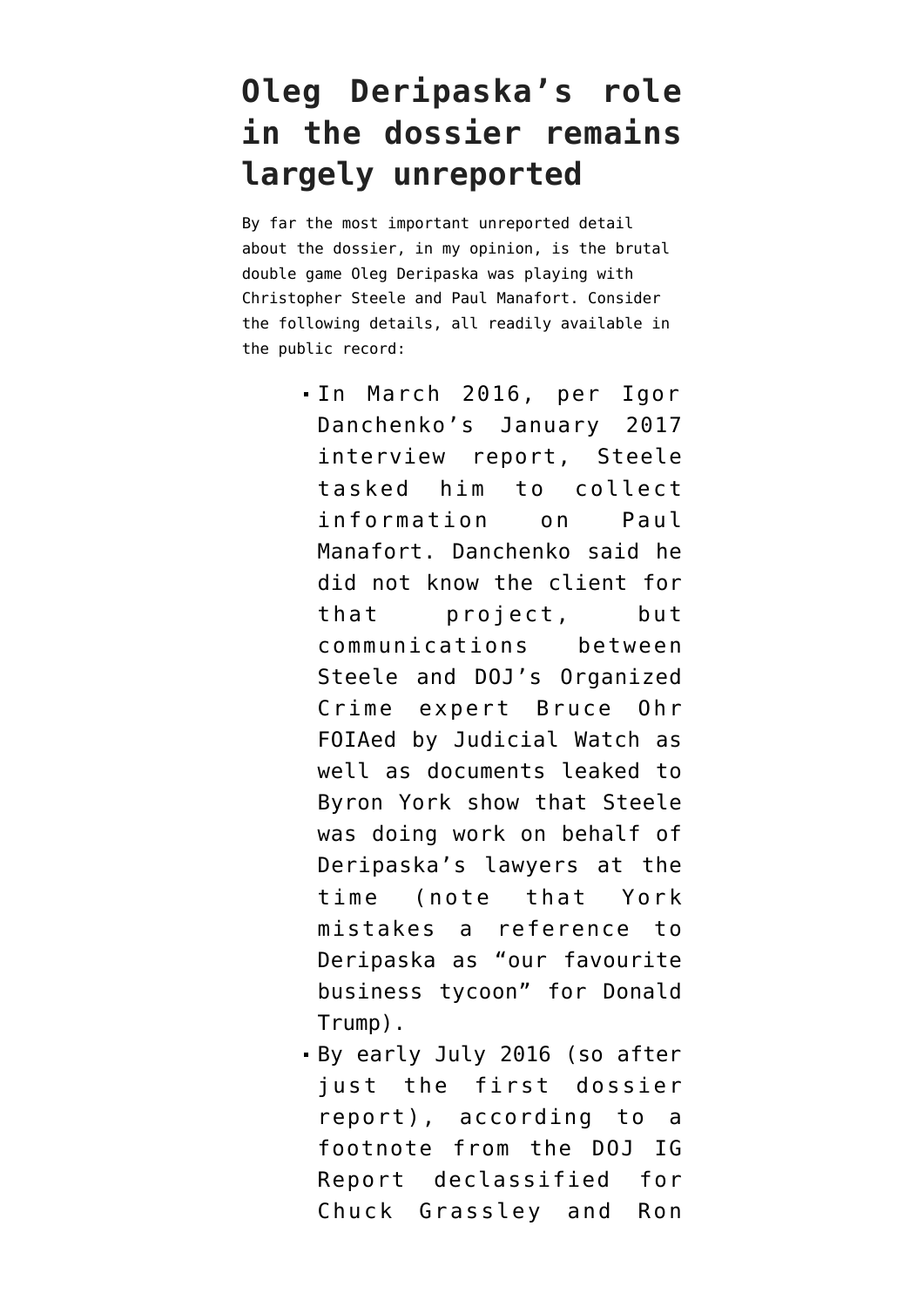Johnson, "a [person affiliated] to Russian Oligarch 1 [[Deripaska]] was [possibly aware] of Steele's election investigation."

- On July 30, 2016 (so after a Deripaska associate may have learned of the dossier), according [the DOJ IG Report](https://www.justice.gov/storage/120919-examination.pdf), "Steele told Ohr that [Oleg Deripaska]'s attorney was gathering evidence that Paul Manafort stole money from [Deripaska]."
- On August 2, 2016, [according](https://www.documentcloud.org/documents/20401920-201102-mueller-report#document/p148/a2065290) [to the Mueller Report](https://www.documentcloud.org/documents/20401920-201102-mueller-report#document/p148/a2065290), partly in an attempt to "get whole" on the money Deripaska accused Manafort of stealing, Manafort met with Deripaska deputy Konstantin Kilimnik and discussed, in addition to how to get that debt forgiven, "the state of the Trump Campaign and Manafort's plan to win the election," including, "discussion of 'battleground' states, which Manafort identified as Michigan, Wisconsin, Pennsylvania, and Minnesota," and what Manafort described as a "backdoor" way for Russia to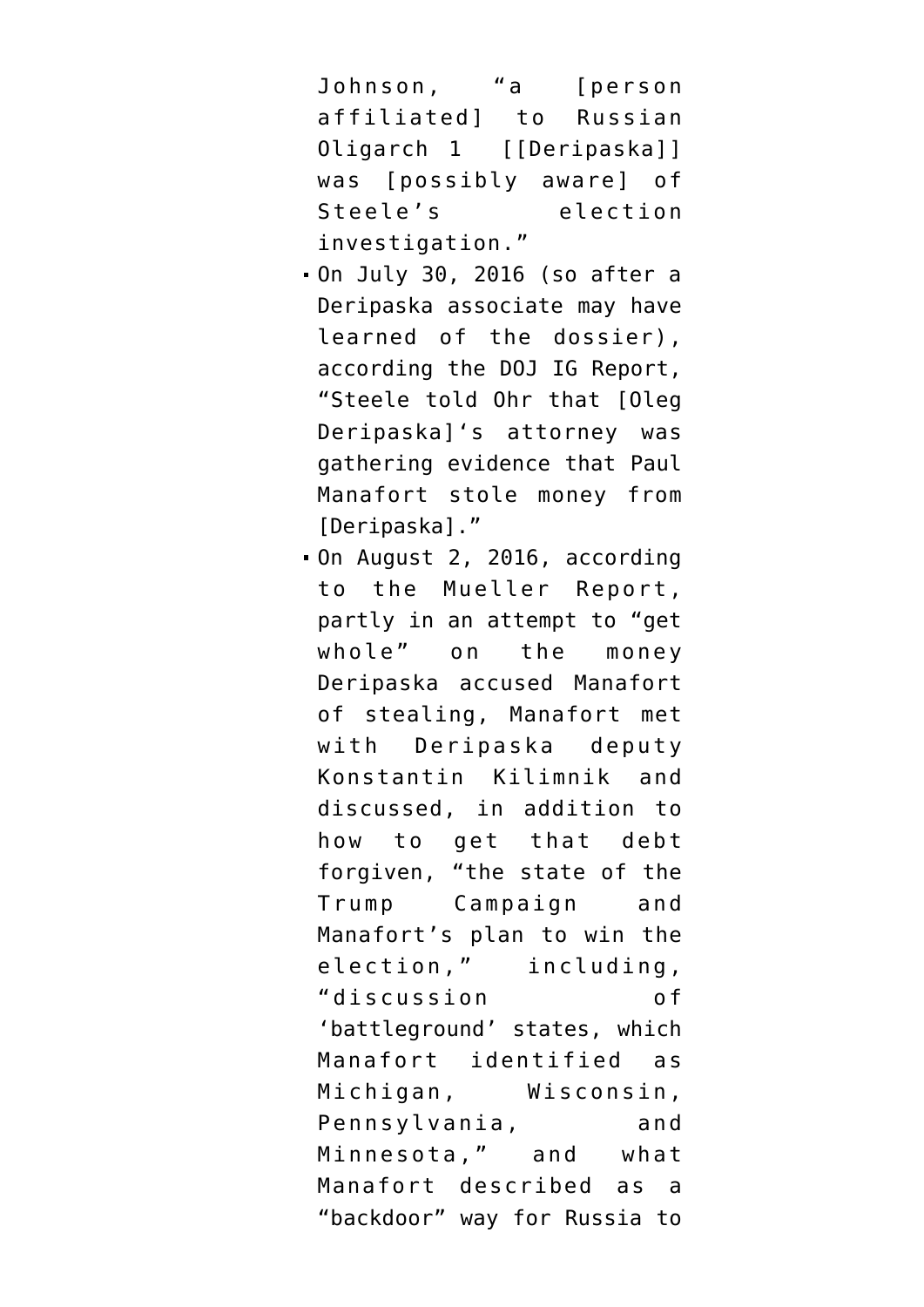#### control eastern Ukraine.

Even as the investigator employed by Deripaska's lawyers, Christopher Steele, was sharing *Deripaska-sourced* claims of Manafort's corruption with DOJ, Deripaska was using Manafort's legal and financial vulnerability arising from that corruption to learn how Trump planned to win the election and to recruit Manafort's help in carving up Ukraine. Deripaska was working a brutal double game, using Steele as cover with DOJ and FBI even as he exploited Manafort's vulnerability — which had been enhanced by Steele — to make demands on Manafort. That's the core scandal of Steele's actions in 2016. Yet [reporters who entirely](https://www.emptywheel.net/2021/05/23/you-cannot-discuss-disinformation-and-the-steele-dossier-without-discussing-oleg-deripaska/) [missed this story](https://www.emptywheel.net/2021/05/23/you-cannot-discuss-disinformation-and-the-steele-dossier-without-discussing-oleg-deripaska/) are being treated as experts on the problems with the dossier.

So I find Grueskin's conclusion, there's still reporting to be done, sound.

It's just how gets there, by replicating the very problems he critiques, that I object to. In a piece complaining that journalists uncritically amplified the dossier, Grueskin uncritically relies on [the DOJ IG Report on](https://www.justice.gov/storage/120919-examination.pdf) [Carter Page](https://www.justice.gov/storage/120919-examination.pdf) and Durham's indictment of Igor Danchenko.

> The dossier's credibility suffered a grievous blow in December 2019, when [an](https://www.justice.gov/storage/120919-examination.pdf) [investigation](https://www.justice.gov/storage/120919-examination.pdf) by the Department of Justice's inspector general found that F.B.I. investigations "raised doubts about the reliability of some of Steele's reports." The F.B.I. "also assessed the possibility that Russia was funneling disinformation to Steele," the report said, adding that "certain allegations were inaccurate or inconsistent with information gathered" by investigators.

Then, this month, a primary source of Mr. Steele's was [arrested and](https://www.nytimes.com/2021/11/04/us/politics/igor-danchenko-arrested-steele-dossier.html?timespastHighlight=igor,danchenko) [charged](https://www.nytimes.com/2021/11/04/us/politics/igor-danchenko-arrested-steele-dossier.html?timespastHighlight=igor,danchenko) with lying to the F.B.I. about how he obtained information that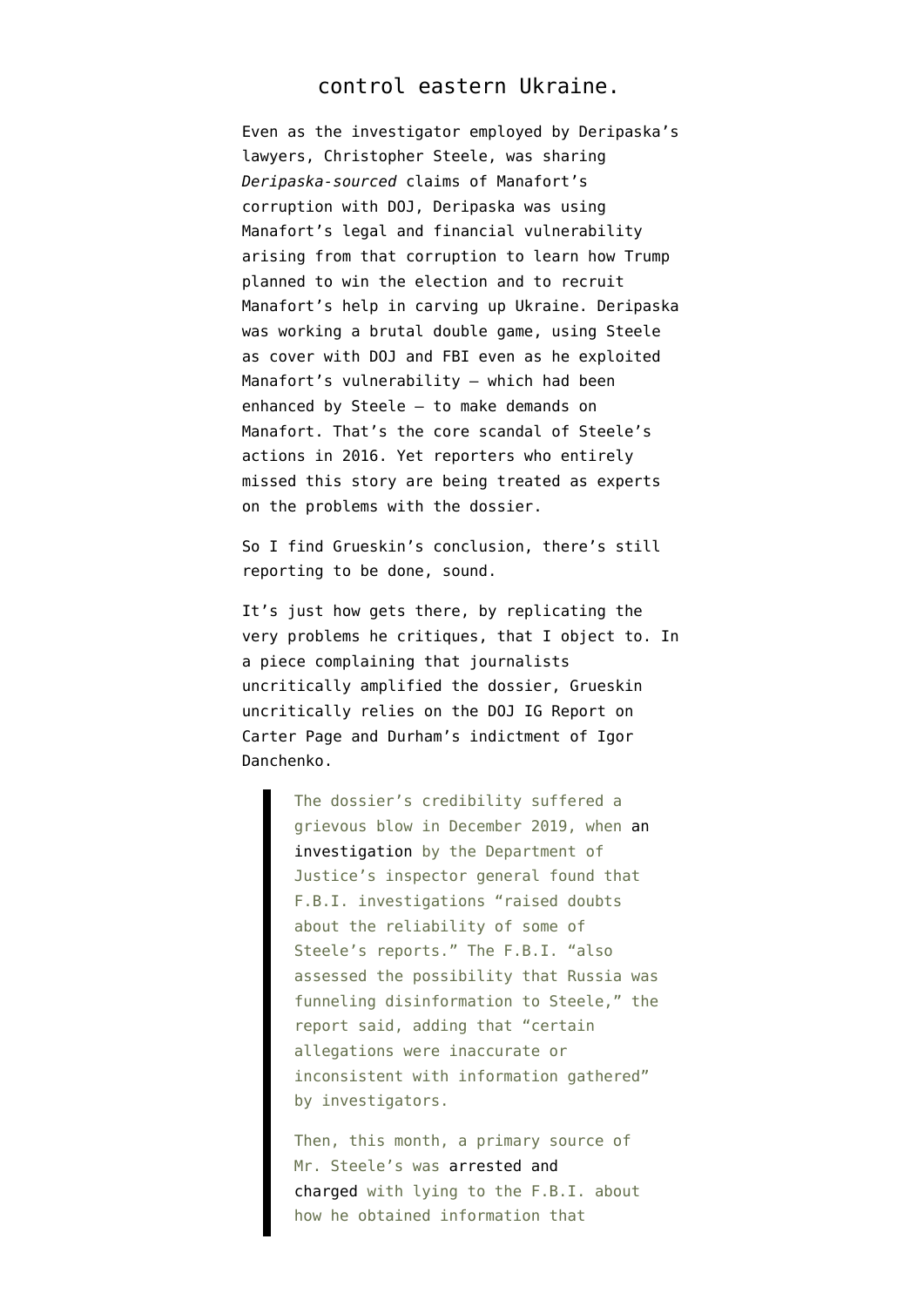appeared in the dossier. Prosecutors say that the source, Igor Danchenko, did not, as The Wall Street Journal first [reported,](https://www.wsj.com/articles/key-claims-in-trump-dossier-came-from-head-of-russian-american-business-group-source-1485253804) get his information from a self-proclaimed real estate partner of Mr. Trump's. That prompted a statement promising further examination from The Journal and something far more significant from The Washington Post's executive editor, Sally Buzbee. She took [a step that is almost unheard-of:](https://www.washingtonpost.com/lifestyle/style/media-washington-post-steele-dossier/2021/11/12/f7c9b770-43d5-11ec-a88e-2aa4632af69b_story.html) removing large chunks of erroneous articles from 2017 and 2019, as well as an offending video.

Neither should be treated uncritically, particularly with regards to the dossier.

# **Indices of unreliability in the DOJ IG Report**

The DOJ IG Report revealed its unreliability itself, issuing two sets of corrections in the days after its release. Two of those corrections pertained to the dossier. The first correction admitted that the Report had initially miscited Igor Danchenko's interview report regarding a report Danchenko sourced to Sergei Millian, the key report at issue in the Danchenko indictment.

> On pages xi, 242, 368, and 370, we changed the phrase "had no discussion" to "did not recall any discussion or mention." On page 242, we also changed the phrase "made no mention at all of" to "did not recall any discussion or mention of." On page 370, we also changed the word "assertion" to "statement," and the words "and Person 1 had no discussion at all regarding WikiLeaks directly contradicted" to "did not recall any discussion or mention of WikiLeaks during the telephone call was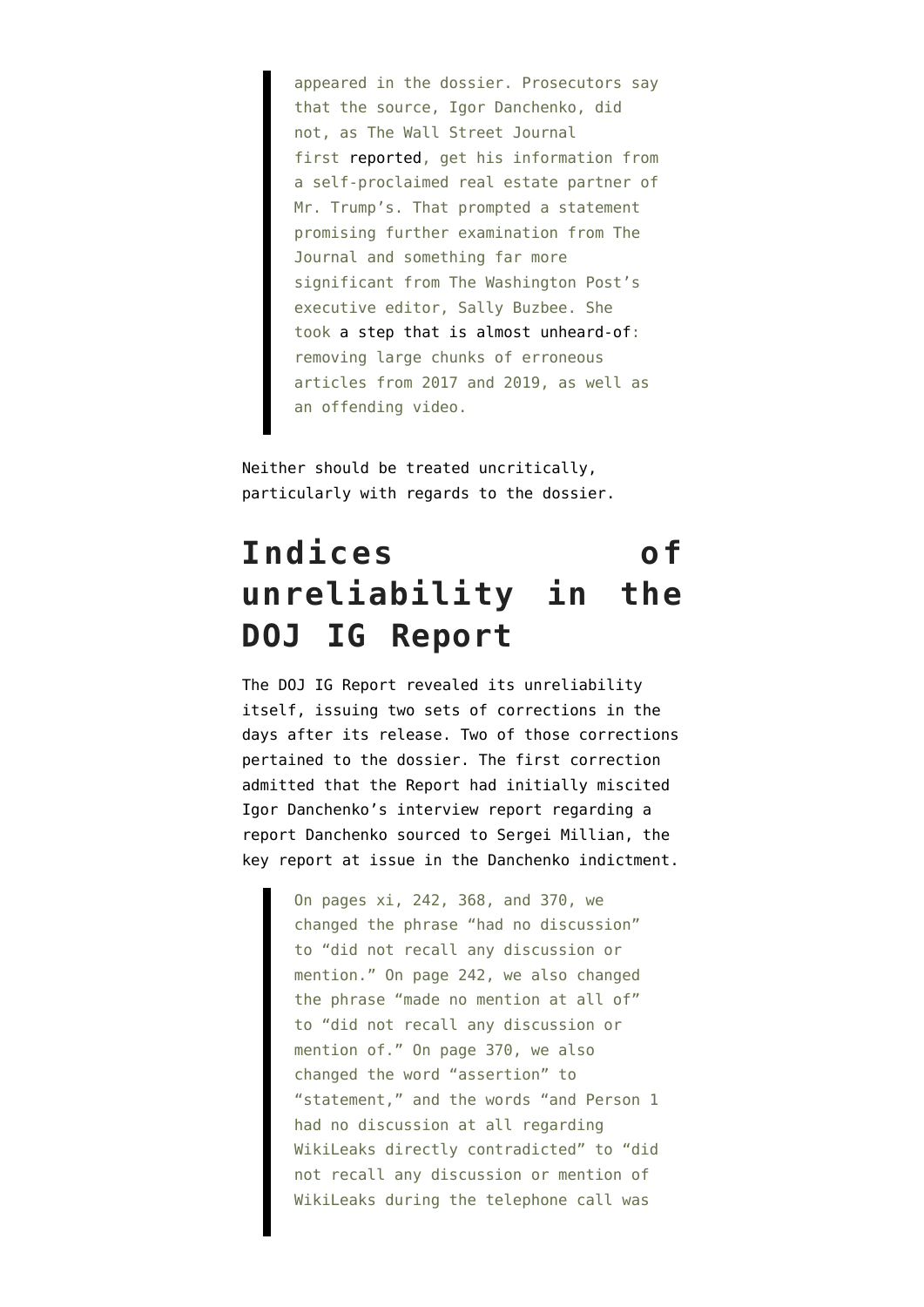inconsistent with." In all instances, this phrase appears in connection with statements that Steele's Primary Subsource made to the FBI during a January 2017 interview about information he provided to Steele that appeared in Steele's election reports. The corrected information appearing in this updated report reflects the accurate characterization of the Primary Subsource's account to the FBI that previously appeared, and still appears, on page 191, stating that "[the Primary SubSource] did not recall any discussion or mention of Wiki[L]eaks."

Effectively, DOJ IG realized only after it published that it had not cut-and-pasted from Danchenko's interview report accurately.

The second correction admitted that, in its original release, the IG Report had complained that the FBI had not integrated information that it learned from Danchenko starting on January 24, 2017 in a FISA reauthorization approved on January 12, 2017, a temporal impossibility.

> On page 413, we changed the word, "three" to "second and third." The corrected information appearing in this updated report reflects the accurate description of the Carter Page FISA applications that did not contain the information the FBI obtained from Steele's Primary Sub-source in January 2017 that raised significant questions about the reliability of the Steele reporting. This information previously appeared, and still appears, accurately on pages xi, xiii, 368, and 372.

These corrections show that DOJ IG got all the way through its initial release without noticing sloppiness of the sort it found inexcusable from the FBI.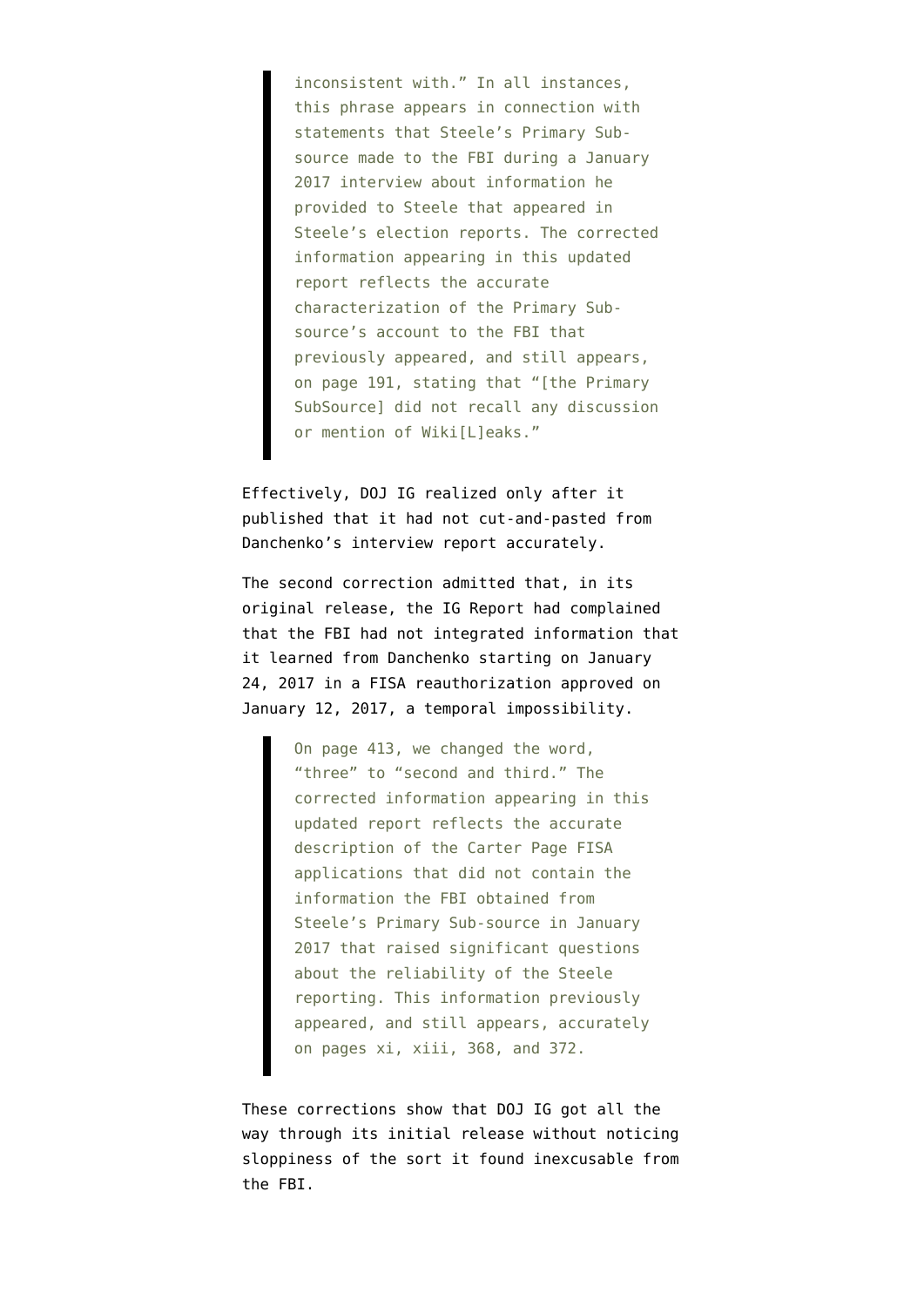But the far more important change DOJ IG made after first publication — one that still has not been fully corrected — is that all the way through its initial release, IG investigators [had misdescribed what crimes](https://www.emptywheel.net/2019/12/23/eleven-days-after-releasing-their-report-doj-ig-clarifies-what-crimes-fbi-investigated/) the FBI team was investigating, conflating [FARA](https://www.law.cornell.edu/uscode/text/22/611) and [18 U.S.C. §](https://www.law.cornell.edu/uscode/text/18/951) [951.](https://www.law.cornell.edu/uscode/text/18/951) The error was absolutely critical, because the investigation into Carter Page was initially opened because he was willingly sharing nonpublic economic information with people he knew to be Russian intelligence officers. Page would have already passed certain First Amendment review required for a FARA case before the case was picked up by the Crossfire Hurricane team. The correction should have, but did not, lead to wholesale reconsideration of the First Amendment discussion in the IG Report. Relatedly, the IG Report still includes an uncorrected miscitation to [a Senate Report](https://www.intelligence.senate.gov/sites/default/files/publications/95701.pdf) on the statute in question, to a passage that explained that an American could be targeted for First Amendment activities if he was — as Carter Page had been prior to 2016 — "acting under the direction of an intelligence service of a foreign power."

Incidentally, John Durham [replicated this error](https://www.emptywheel.net/2020/08/15/the-clinesmith-information-includes-evidence-that-john-durham-misunderstands-his-investigation/) in the first document formally filed as part of his investigation, the [Kevin Clinesmith](https://storage.courtlistener.com/recap/gov.uscourts.dcd.221058/gov.uscourts.dcd.221058.1.0_2.pdf) [information](https://storage.courtlistener.com/recap/gov.uscourts.dcd.221058/gov.uscourts.dcd.221058.1.0_2.pdf), revealing that 15 months into his investigation into Crossfire Hurricane, he didn't even know what crimes Crossfire Hurricane had been investigating.

The corrections the IG Report made are not the only evidence that it is not entirely reliable. The report included [a number of omissions,](https://www.emptywheel.net/2019/12/30/the-inspector-general-report-on-carter-page-fails-to-meet-the-standard-it-applies-to-the-fbi/) just like the Carter Page FISA applications did. For the purposes of this post, [the most important](https://www.emptywheel.net/2019/12/28/fact-witness-how-rod-rosenstein-got-doj-ig-to-land-a-plane-on-bruce-ohr/) are that it made no mention of the contacts Christopher Steele and Bruce Ohr had before July 30 during 2016 — contacts that focused on Deripaska; it left out one topic of their discussion on July 30, Russian doping; and it misrepresented Ohr's key role in providing derogatory information about Steele to the FBI that they used to vet the dossier. In other words, DOJ IG misrepresented some of the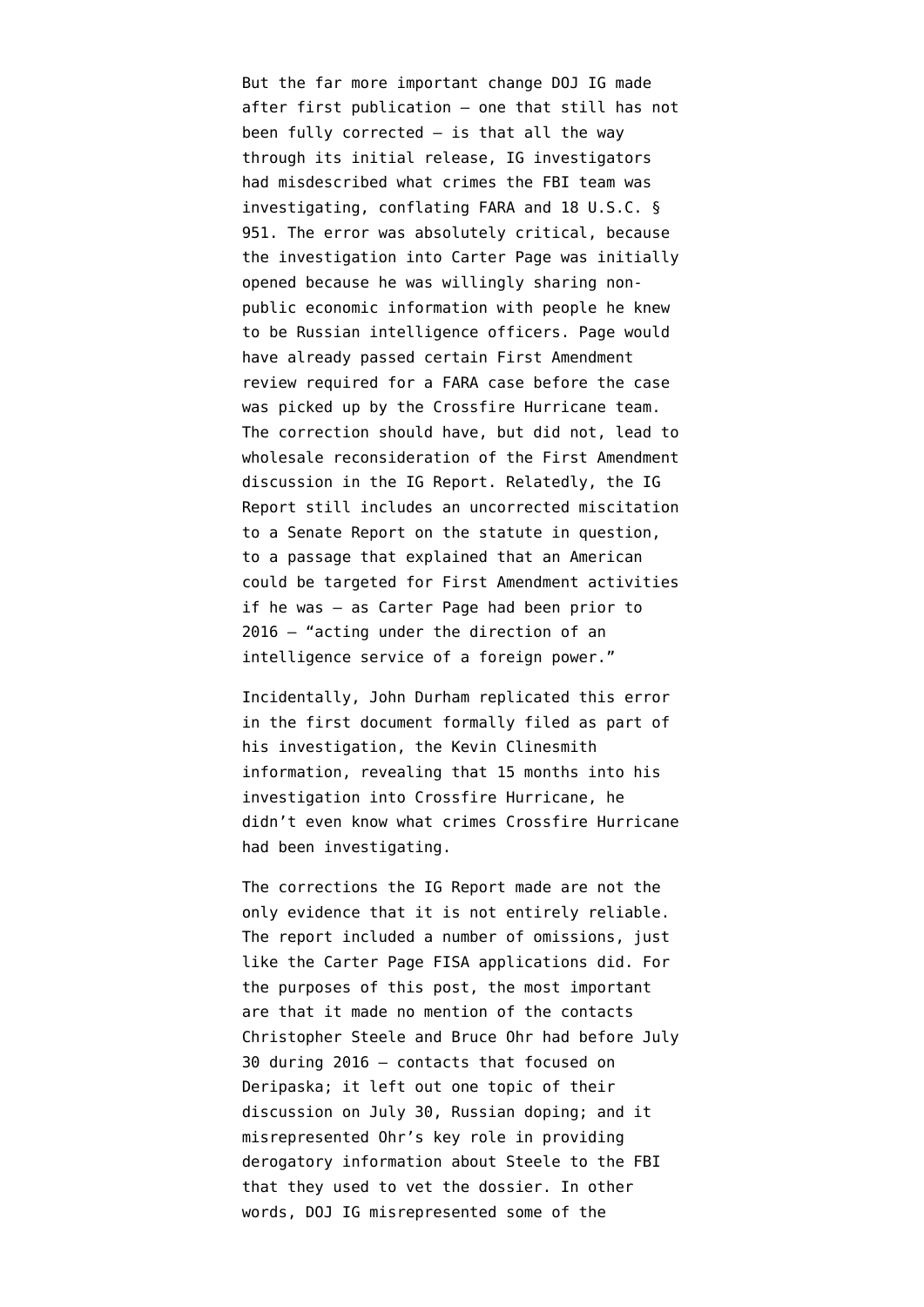relevance of Oleg Deripaska to the Russian election operation, which may be why that remains an unreported aspect of Steele's role in 2016.

# **Indices of unreliability in Durham's Danchenko indictment**

Grueskin's — and much of the media's uncritical reliance on the [Danchenko indictment](https://www.justice.gov/sco/press-release/file/1446386/download) raises still further problems. Of course, all DOJ press releases on indictments, including the one announcing Danchenko's charges, [emphasize](https://www.justice.gov/sco/pr/russian-national-indicted-making-false-statements-fbi) that, "*Charges contained in an indictment are only allegations.*" And as reporters learn early on, prosecutors (more often state and local prosecutors, but Federal prosecutors are not immune) often make allegations that aren't backed by the facts.

We won't be able to fully assess the allegations that Durham has made against Danchenko until Danchenko either pleads guilty or goes to trial.

But there are three reasons not to treat this indictment as credible without further proof:

- It fails to represent transcripts faithfully
- It relies on Sergei Millian's Twitter account as evidence for a key allegation
- A number of its most newsworthy allegations are not actually charged

#### **Durham's misrepresentation**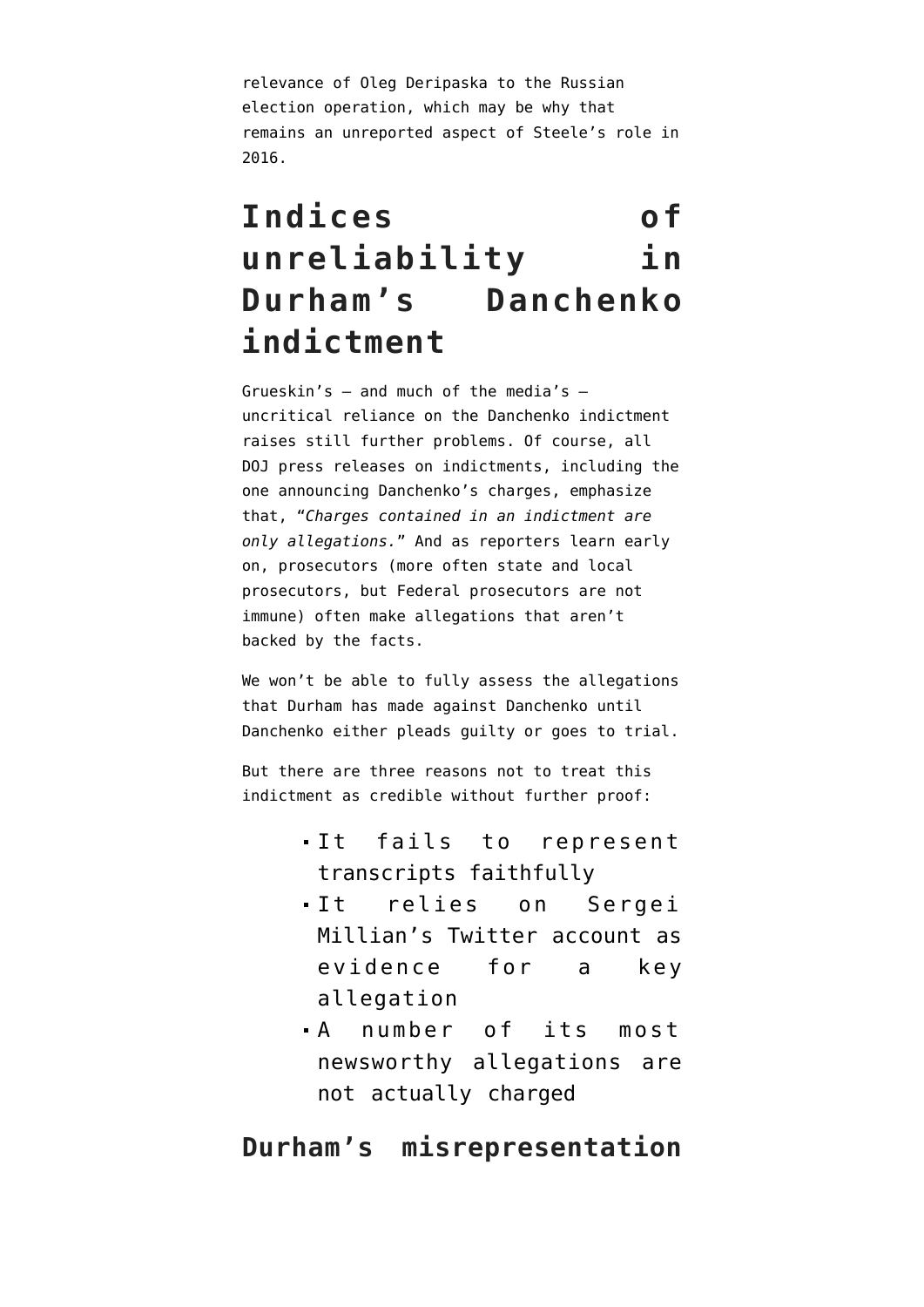### **of Danchenko's alleged lies**

Durham's [indictment of Michael Sussmann,](https://www.documentcloud.org/documents/21080001-210916-sussmann-indictment) unusually for a false statements indictment, does not quote the lie that Sussmann is alleged to have told.

By contrast, Durham does provide transcripts for some, but not all, of the lies he charges in the Danchenko indictment, though in the actual charges, he usually relies on a few words rather than the full statement of Danchenko's alleged lie.

That means we can test Durham's reliability by [comparing](http://docs.google.com/document/d/e/2PACX-1vR_NxvhCUA8mvP66e7d9TNwxGYECtFQId-lM7UWyHTA2SyuWiXsvGY0-4m_lyWr7qeA9tQ-PnV3g5FZ/pub) the actual transcripts with how Durham describes the alleged lies in his charges. (Durham does not include the interview report for the uncharged January 24 allegation below, but it [is publicly available](https://www.documentcloud.org/documents/21103055-170209-danchenko-interviews#document/p14/a2065289), and Durham provided neither a transcript nor summary of Danchenko's language relating to a November 16, 2017 interview.)

|            | Quotation                                                                                                                                                                                                                                                                                                                                                                                                                                                                                                                                                                                                                                                                                                                                                                                                                                                                                                | Allegation                                                                                                                                                                                                                                                                                                                                                                                                                                                                                                                                                                                                                                                |
|------------|----------------------------------------------------------------------------------------------------------------------------------------------------------------------------------------------------------------------------------------------------------------------------------------------------------------------------------------------------------------------------------------------------------------------------------------------------------------------------------------------------------------------------------------------------------------------------------------------------------------------------------------------------------------------------------------------------------------------------------------------------------------------------------------------------------------------------------------------------------------------------------------------------------|-----------------------------------------------------------------------------------------------------------------------------------------------------------------------------------------------------------------------------------------------------------------------------------------------------------------------------------------------------------------------------------------------------------------------------------------------------------------------------------------------------------------------------------------------------------------------------------------------------------------------------------------------------------|
| January 24 | [Danchenko] was asked how he "covers" his queries with his<br>sources. He typically tells his sources that he is working on a<br>research project or an analytical product. He was also asked if<br>there were friends, associates, and/or sources who knew that<br>he was collecting information for Orbis. He said, "yes and<br>no," and explained that some of his closer friends understand<br>that he works in the area of due diligence and business<br>intelligence. Many of the think that he is doing projects for<br>entities like [redacted], the [redacted], or think tanks [redacted.<br>They don't know that he works for Orbis, as he signed a non-<br>disclosure agreement and told not to talk about the company. He<br>has never mentioned Chris Steele or Orbis to his friends<br>and associates. He emphasized that "you Ithe FBII are the first<br>people he's told." Imv emphasis] | DANCHENKO falsely stated, in sum and<br>substance, that while certain friends were<br>aware that DANCHENKO worked generally in<br>due diligence and business intelligence,<br>DANCHENKO never mentioned that he worked<br>for U.K. Person-I or U.K. Investigative Firm-1 to<br>his friends or associates. DANCHENKO further<br>stated, "you [the FBI] are the first people" he<br>had told. DANCHENKO added that the reason<br>he never told associates about his relationship<br>with U.K. Person-1 and U.K. Investigative Firm-<br>1 was the existence of a non-disclosure<br>agreement he signed with U.K. Person-1 and U<br>.K. Investigative Firm-1. |
| March 16   | DANCHENKO confirmed, in substance, his claim that he had<br>received an anonymous call from someone he believed was<br>"probably" Chamber President-I, stating, in part, "I have to talk to<br>guys with [Russian Media Company-I]  [a]nd see what what's<br>he really about  [w]hether he was the person who contacted<br>me[,] [w]here he is now and and I probably spoke with him, but I<br>don't know. Anyway. Strange character." [my emphasis]                                                                                                                                                                                                                                                                                                                                                                                                                                                     | [T]he defendant stated to agents of the FBI that<br>he received a late July 2016 telephone call<br>from an individual who DANCHENKO believed<br>was "probably" Chamber President-I, when in<br>truth and in fact, and as the defendant well<br>knew. Chamber President-I never called<br>DANCHENKO.                                                                                                                                                                                                                                                                                                                                                       |
| May 18     | DANCHENKO repeated, in substance, the same claim.<br>Specifically, an FBI agent reminded DANCHENKO that he had<br>previously told the FBI that he "got the call from the guy up in uh.<br>New York II [t]hat you thought was [Chamber President-I]," to<br>which DANCHENKO responded, "yes." Thereafter,<br>DANCHENKO stated, in part, "I'm not sure if I, he called, but<br>. I just don't remember. But I. I was at the time I was under the<br>impression it was him, because I talked to [] [Russian Media<br>Company-I] [t]o [Russian Journalist-2].  and I assumed it would<br>have been him  He never showed up. He never showed up in<br>New York." [my emphasis]                                                                                                                                                                                                                                | [T]he defendant stated to agents of the FBI that<br>he "was under the impression" that a late July<br>2016 telephone call that he received was from<br>Chamber President-I, when in truth and in fact,<br>and as the defendant well knew, Chamber<br>President-I never called DANCHENKO                                                                                                                                                                                                                                                                                                                                                                   |
| June 15    | FBI AGENT-1: Okay, so you've had  was there any  but you<br>had never talked to [PR Executive-1] about anything that<br>showed up in the dossier [Company Reports] right?<br>DANCHENKO: No.<br>FBI AGENT-1: You don't think so?<br>DANCHENKO: No. We talked about, you know, related<br>issues perhaps but no, no, no, nothing specific. [emphasis<br>Durham'sl                                                                                                                                                                                                                                                                                                                                                                                                                                                                                                                                          | [O]n or about June 15, 2017, the defendant<br>denied to agents of the FBI that he had spoken<br>with PR Executive-1 about any material<br>contained in the Company Reports, when in<br>truth and in fact, and as the defendant well<br>knew, PR Executive-1 was the source for an<br>allegation contained in a Company Report<br>dated August 22, 2016 and was otherwise<br>involved in the events and information<br>described in the reports.                                                                                                                                                                                                           |
| October 24 | DANCHENKO stated, "I believe I spoke to [Chamber President-I]<br>on the phone a couple of times, at least someone who I<br>thought was him." thus confirming his earlier false assertions<br>regarding an anonymous call and contradicting his earlier<br>statements that he had only spoken to the person he believed to<br>be Chamber President-I on one occasion. During the same<br>interview, DANCHENKO also told FBI agents that "I scheduled a<br>meet time and place in New York [and] [Chamber President-I]<br>never showed." [my emphasis]                                                                                                                                                                                                                                                                                                                                                     | [T]he defendant stated to agents of the FBI that<br>he believed that he spoke to Chamber<br>President-I on the telephone on more than one<br>occasion, when in truth and in fact, and as the<br>defendant well knew, DANCHENKO never<br>spoke to Chamber President-I.                                                                                                                                                                                                                                                                                                                                                                                     |

In each case, Durham's charged lies leave out key caveats or context that appear in the actual transcripts.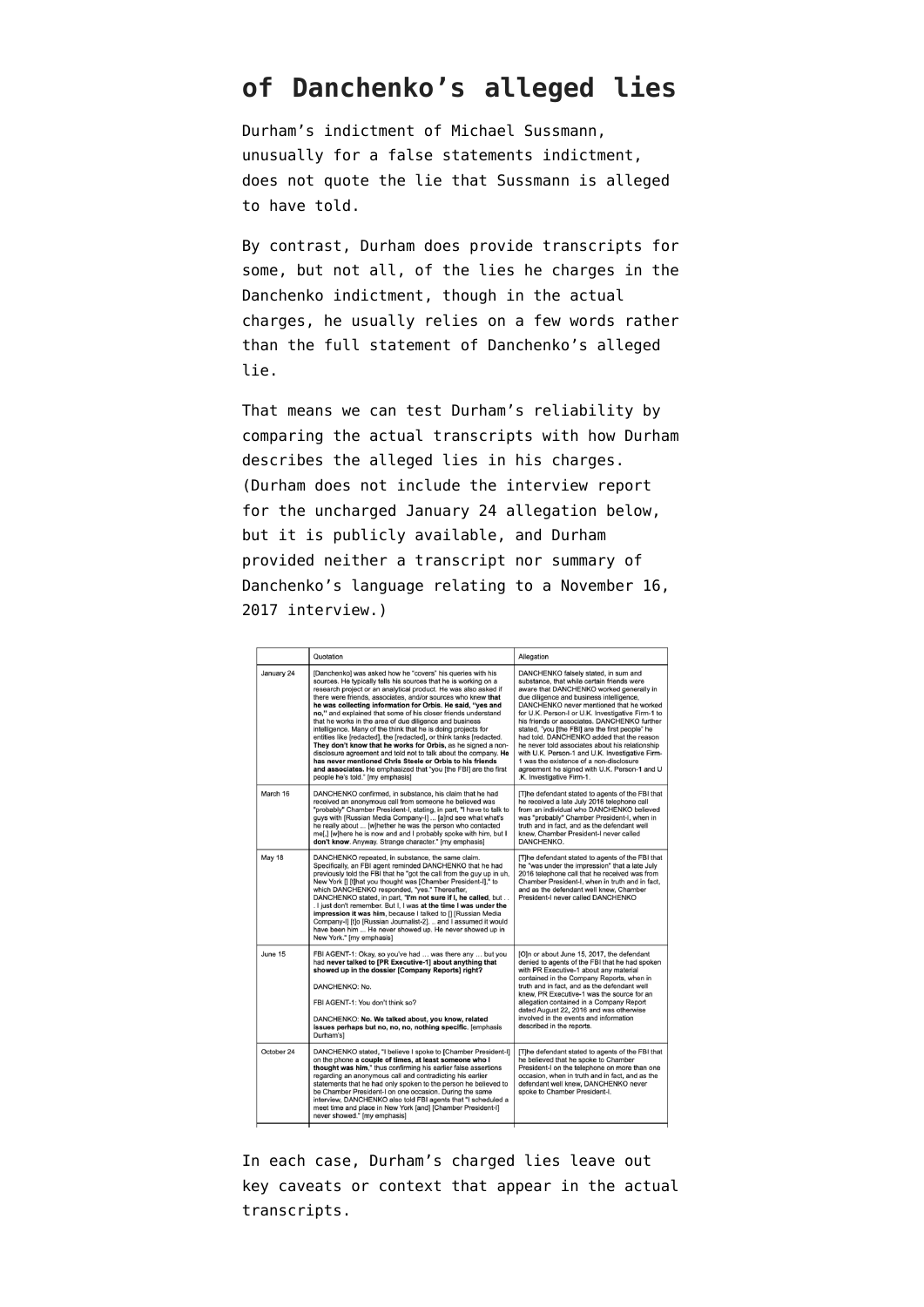In his (uncharged) allegation that Danchenko falsely claimed, on January 24, 2017, that he hadn't told any of his associates he "worked for Chris Steele or Orbis," Durham [didn't explain](https://www.emptywheel.net/2021/11/08/yes-and-no-john-durham-claims-an-answer-about-intelligence-collection-covers-all-networking/) that this was a question specifically about whether Danchenko's friends knew *he collected intelligence* for Orbis, not whether he knew Steele at all, nor does he reveal that Danchenko responded to the question, "yes and no."

In the Millian-related charge pertaining to a recorded March 16, 2017 interview, Durham claimed that Danchenko "well knew" that Millian had never called him, omitting that Danchenko actually stated that "I don't know" whether he really spoke to Millian.

In the Millian-related charge pertaining to a recorded May 18, 2017 interview, Durham omitted several key details, including that Danchenko was describing what he believed, "at the time," (in 2016) and that he was "not sure" if Millian really called.

In the single charge relating to Charles Dolan, Durham omitted that the first question the FBI Agent asked Danchenko about Dolan on June 15, 2017 [appears to pertain](https://www.emptywheel.net/2021/11/11/daisy-chain-the-fbi-appears-to-have-asked-danchenko-whether-dolan-was-a-source-for-steele-not-danchenko/) to whether Dolan was a source *for Steele*, not whether he was a source *for Danchenko*. It also omits Danchenko's caveat that he and Dolan had "talked about … related issues" to the dossier, though not anything "specific," which is not a categorical denial that he spoke to Dolan about "any material contained" in the dossier.

In a Millian-related charge pertaining to an October 24 interview (Durham doesn't say whether this was recorded), Durham omits that Danchenko caveated his answer by saying that the caller "was someone who I thought" — again reflecting his belief in 2016, not in 2017 — was Millian.

These omissions don't doom Durham's case; they don't mean Danchenko didn't lie. But they do show that Durham left out key language and context in the language charging these as lies.

Durham may well prove his case (the Dolan charge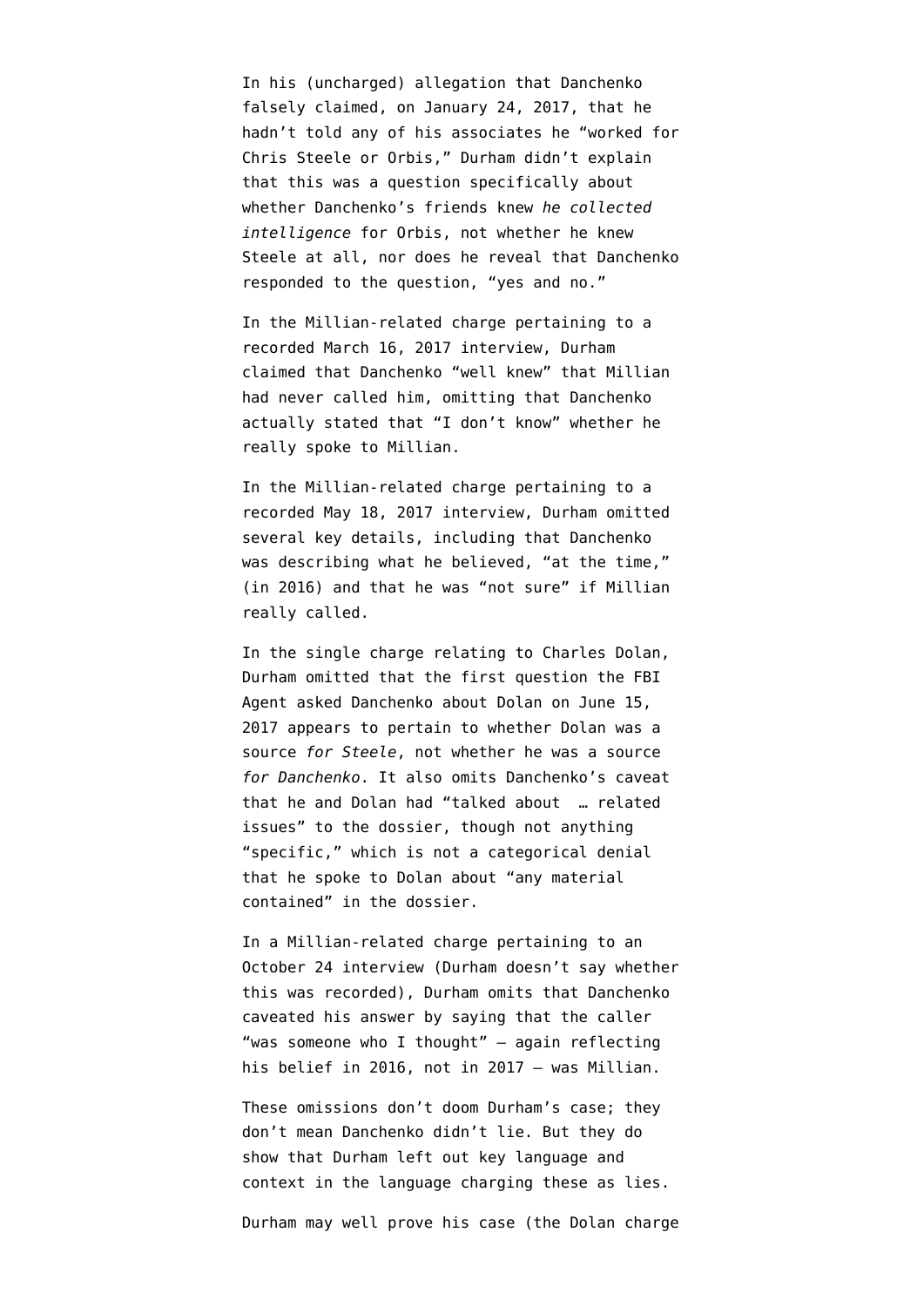is, in my opinion, the strongest one), but his failures in cutting and pasting the language from the transcripts accurately suggests he cannot be relied on uncritically as a source about what really happened.

### **Sergei Millian's Twitter feed is no more reliable in an indictment than outside it**

All the more so given that Durham, remarkably, [relies on Sergei Millian's Twitter feed](https://www.emptywheel.net/2021/11/12/source-6a-john-durhams-twitter-charges/) as one of the few pieces of proof that the call Danchenko believed to have come from Millian did not take place.

> Chamber President-I has claimed in public statements and on social media that he never responded to DANCHEKNO's [sic] emails, and that he and DANCHENKO never met or communicated.

Durham presents just two other pieces of evidence that the call didn't take place, both of which post-date the first dossier report purportedly based on the call (meaning neither is proof, at all, that Danchenko didn't believe Millian was the caller at the time he submitted the report to Steele). And he leaves out a communication Danchenko had that may corroborate the call (or at least Danchenko's contemporaneous belief it did).

Unless there are FBI interviews with Millian that Durham is obscuring (he's not obscuring Dolan's interviews), it is fairly unbelievable that Durham presented this Twitter allegation to a grand jury, because it is not remotely admissible for the facts claimed at trial. Durham appears to be treating Millian — whom FBI also had a counterintelligence investigation on in 2016 — as a fact witness without requiring Millian undergo the same kind of FBI exposure that Danchenko was willing to.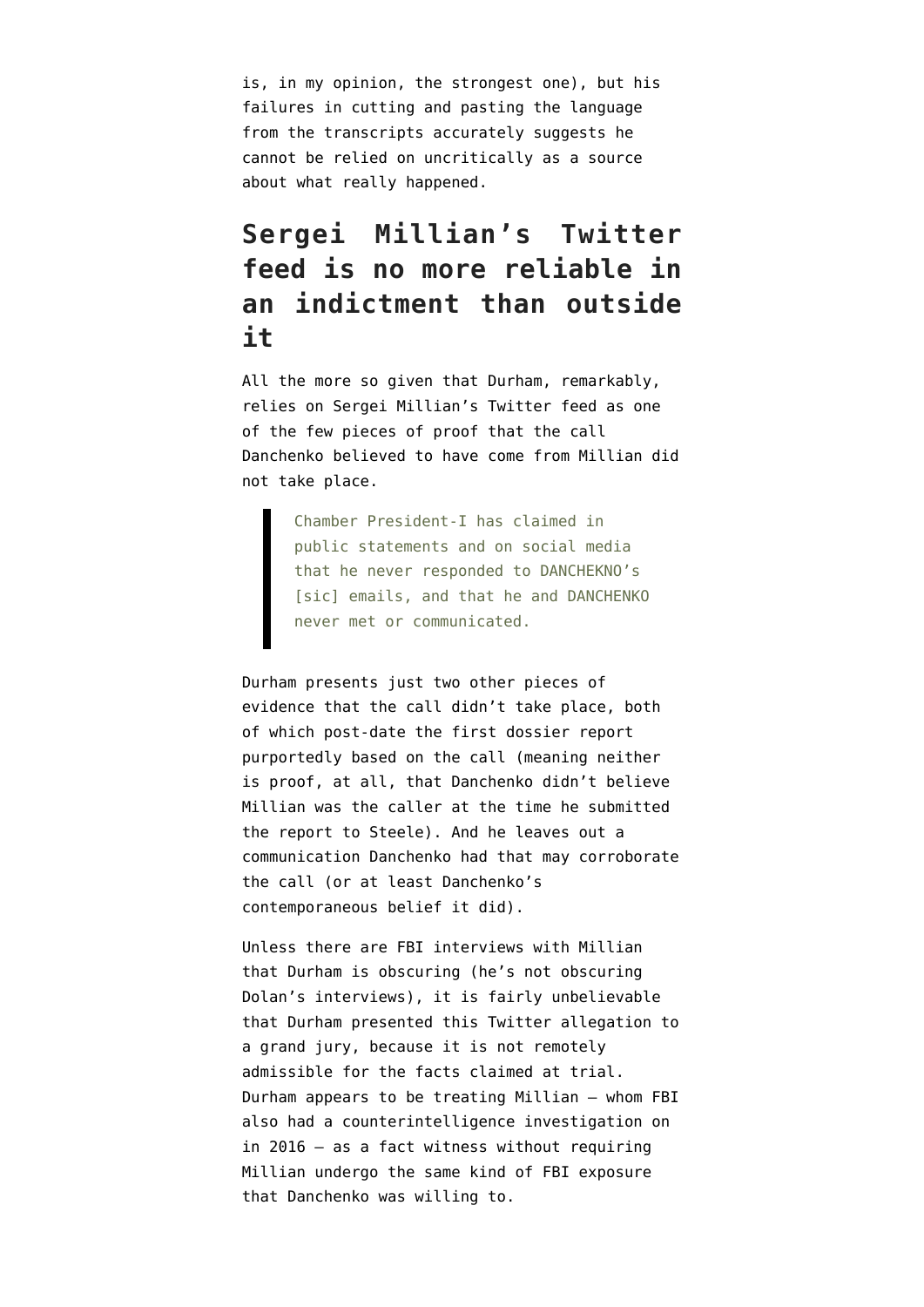That, itself, is newsworthy, because it reflects poorly on the seriousness of Durham's case.

Journalists treating Durham's Twitter-based allegations as credible should ask themselves why they hadn't, themselves, treated the very same Millian assertions as credible four years earlier, before this indictment. The answer is obvious: because Twitter feeds aren't normally sufficient proof, for prosecutors or journalists, of any fact beyond that a statement was made. Yet journalists are now taking the appearance of this Twitter claim *within an indictment* as proof that it is true.

### **Durham's uncharged allegations**

The last reason why Durham's Danchenko indictment should be treated with skepticism is more technical but one that has been the key source of bad reporting on it.

Durham charged five false statements, a single charge relating to Charles Dolan, and four counts charging the same lie about a Sergei Millian call allegedly made in four different FBI interviews (one instance of this claimed lie, made in January 2017, is not charged).

Durham also made another allegation that he didn't charge — the alleged lie on January 24 regarding whether Danchenko told others he was collecting intelligence for Steele.

And Durham presented, as materiality arguments, three dossier reports that Durham doesn't allege Dolan was the direct source for, but instead, describes that he, "was otherwise involved in the events and information described in the reports." Here's how Durham justifies including the allegations about the pee tape as a materiality claim.

> Based on the foregoing, DANCHENKO's lies to the FBI denying that he had communicated with PR Executive-I regarding information in the Company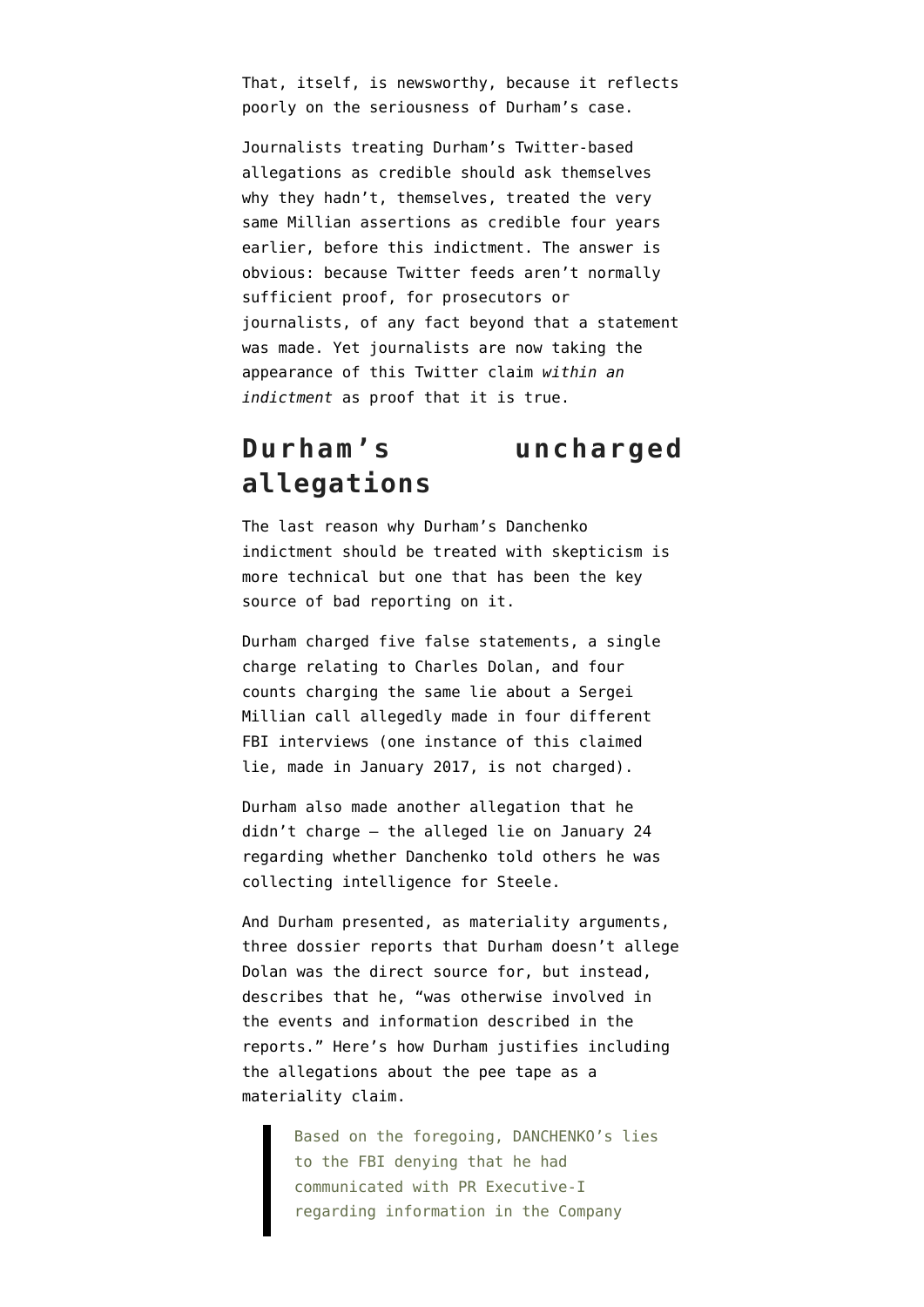Reports were highly material. Had DANCHENKO accurately disclosed to FBI agents that PR Executive-I was a source for specific information in the aforementioned Company Reports regarding Campaign Manager-1 's departure from the Trump campaign, see Paragraphs 45-57, supra, the FBI might have taken further investigative steps to, among other things, interview PR Executive-I about (i) the June 2016 Planning Trip, (ii) whether PR Executive-I spoke with DANCHENKO about Trump's stay and alleged activity in the Presidential Suite of the Moscow Hotel, and (iii) PR Executive-1 's interactions with General Manager-I and other Moscow Hotel staff. In sum, given that PR Executive-I was present at places and events where DANCHENKO collected information for the Company Reports, DANCHENKO's subsequent lie about PR Executive-1 's connection to the Company Reports was highly material to the FBI' s investigation of these matters.

Durham doesn't claim that Dolan was the *source* for the pee tape (though a number of media outlets have claimed he did, even while complaining about bad reporting on the dossier). A likely — and damning — potential explanation is that Danchenko learned from Dolan the name of Ritz Hotel staffers and then used their names, without interviewing them, to make the pee tape rumor Danchenko sourced to a Russian friend of his look more credible. But there's no hint that Dolan willfully participated in the manufacture of the pee tape report (indeed, the indictment provides several reasons to believe he did not). Durham actually doesn't even claim that he knows what Dolan's role was in the pee tape, other than inviting Danchenko to the Ritz for lunch. For example, he may not be able to rule out that, after getting the names of Ritz staffers from Dolan, Danchenko interviewed them. Nor does Durham claim to know what happened with the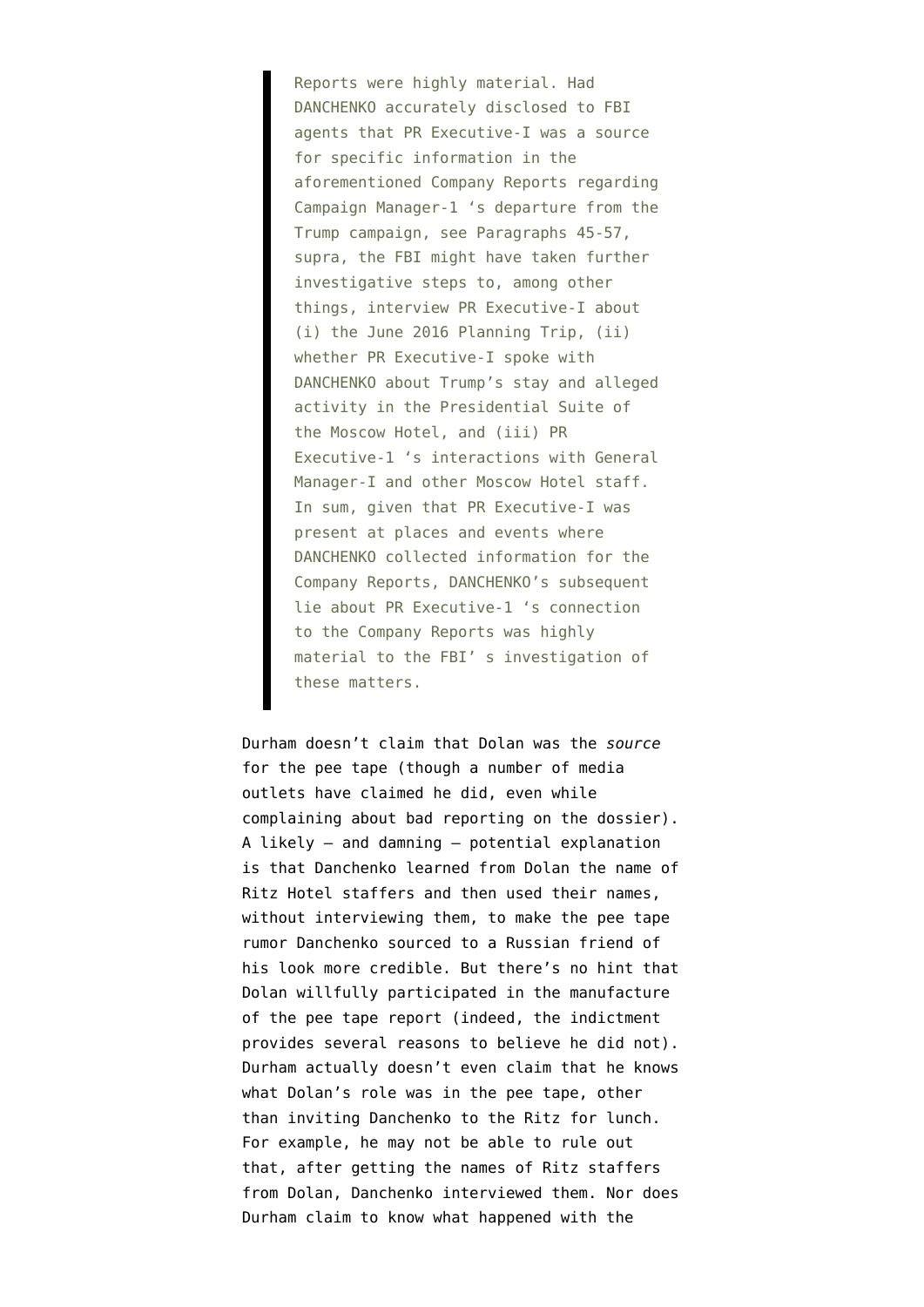other two Dolan-related allegations he includes as materiality arguments.

But based off a long narrative presented as a materiality argument, not a separate charged crime (it's all part of Danchenko's alleged denial of discussing anything specific that appeared in the dossier), multiple reporters have claimed that there are charges, plural, tied to Dolan and that a Clinton associate had a role in manufacturing the pee tape claim. Neither claim is supported by the Danchenko indictment, but the misimpression may be what Durham was hoping to accomplish by including it.

Durham did something similar in the Sussmann indictment, and as lawyers for both Sussmann and Danchenko have noted, the move impermissibly presents [Rule 404\(b\)](https://www.law.cornell.edu/rules/fre/rule_404) information in an indictment, information about motive or other bad acts that might be presented at trial *with prior approval from the judge* to help prove the case. By doing it, Durham skirts a DOJ rule (the one Jim Comey broke in 2016) against making public allegations that DOJ is not prepared to prove beyond a reasonable doubt.

Effectively, these materiality claims are the equivalent of journalistic scoops that aren't rock solid that — Paul Steiger told Grueskin years ago — require more investigation before charging or reporting. These materiality claims are no more substantive than the reports in the Steele dossier.

And yet some in the press are treating them as such, most often by treating them (or at least the pee tape one) as a separate charge, and claiming that Durham has alleged something about the pee tape that he has not.

Durham's Danchenko indictment may one day prove — like the dossier, the DOJ IG Report, and Grueskin's op-ed — generally right, even if some of the facts in it are wrong.

But it hasn't yet proven any more reliable, with regards to specific facts, than the dossier itself. And there are several signs that it is